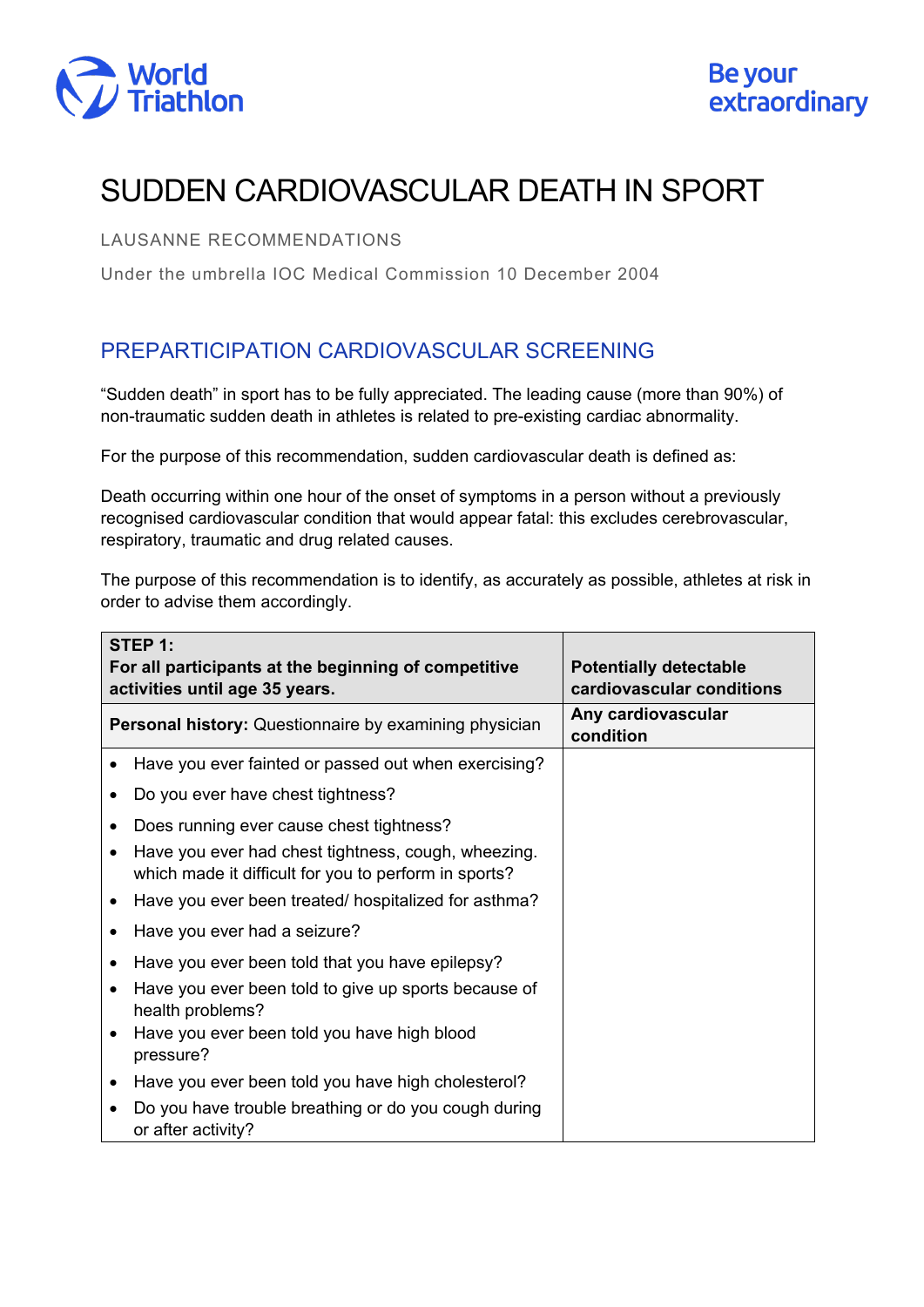| Have you ever been dizzy during or after exercise?                                                         |
|------------------------------------------------------------------------------------------------------------|
| Have you ever had chest pain during or after exercise?                                                     |
| Do you have or have you ever had racing of your heart<br>or skipped heartbeats?                            |
| Do you get tired more quickly than your friends do<br>during exercise?                                     |
| Have you ever been told you have a heart murmur?                                                           |
| Have you ever been told you have a heart arrhythmia?                                                       |
| Do you have any other history of heart problems?                                                           |
| Have you had a severe viral infection (for example<br>myocarditis or mononucleosis) within the last month? |
| Have you ever been told you had rheumatic fever?                                                           |
| Are you taking any medications at the present time?                                                        |
| Have you routinely taken any medication in the past<br>two years?                                          |

The recommended investigations should be repeated at least every second year.

| STEP 1:<br>For all participants at the beginning of competitive<br>activities until age 35 years. | <b>Potentially detectable</b><br>cardiovascular conditions                                                                                                                                                                                                                 |
|---------------------------------------------------------------------------------------------------|----------------------------------------------------------------------------------------------------------------------------------------------------------------------------------------------------------------------------------------------------------------------------|
| Family history: Questionnaire by examining physician                                              | Any cardiovascular<br>condition                                                                                                                                                                                                                                            |
| Has anyone in your family less than 50 years old:                                                 |                                                                                                                                                                                                                                                                            |
| Died suddenly and unexpectedly?<br>٠                                                              | Inherited cardiomyopathy such<br>as hypertrophic,<br>arrhythmogenic RV, dilated<br>Inherited heart rhythm problem<br>such as cardiac ion channel<br>diseases (long and short QT<br>syndrome, Brugada syndrome,<br>Lenègre disease,<br>catecholaminergic polymorphic<br>VT) |
| Been treated for recurrent fainting?<br>٠                                                         |                                                                                                                                                                                                                                                                            |
| Had unexplained seizure problems?<br>$\bullet$                                                    |                                                                                                                                                                                                                                                                            |
| Had unexplained drowning while swimming?                                                          |                                                                                                                                                                                                                                                                            |
| Had unexplained car accident?<br>٠                                                                |                                                                                                                                                                                                                                                                            |
| Had heart transplantation?<br>٠                                                                   |                                                                                                                                                                                                                                                                            |
| Had pacemaker or defibrillator implanted?<br>٠                                                    |                                                                                                                                                                                                                                                                            |
| Been treated for irregular heartbeat?<br>$\bullet$                                                |                                                                                                                                                                                                                                                                            |
| Had heart surgery?<br>$\bullet$                                                                   |                                                                                                                                                                                                                                                                            |
| Has anyone in your family experienced sudden infant<br>$\bullet$<br>death (cot death)?            |                                                                                                                                                                                                                                                                            |
| Has anyone in your family been told they have Marfan<br>syndrome?                                 | Connective tissue disorders                                                                                                                                                                                                                                                |
| <b>Physical examination</b>                                                                       |                                                                                                                                                                                                                                                                            |
| General:                                                                                          |                                                                                                                                                                                                                                                                            |
| Radial and femoral pulses                                                                         |                                                                                                                                                                                                                                                                            |

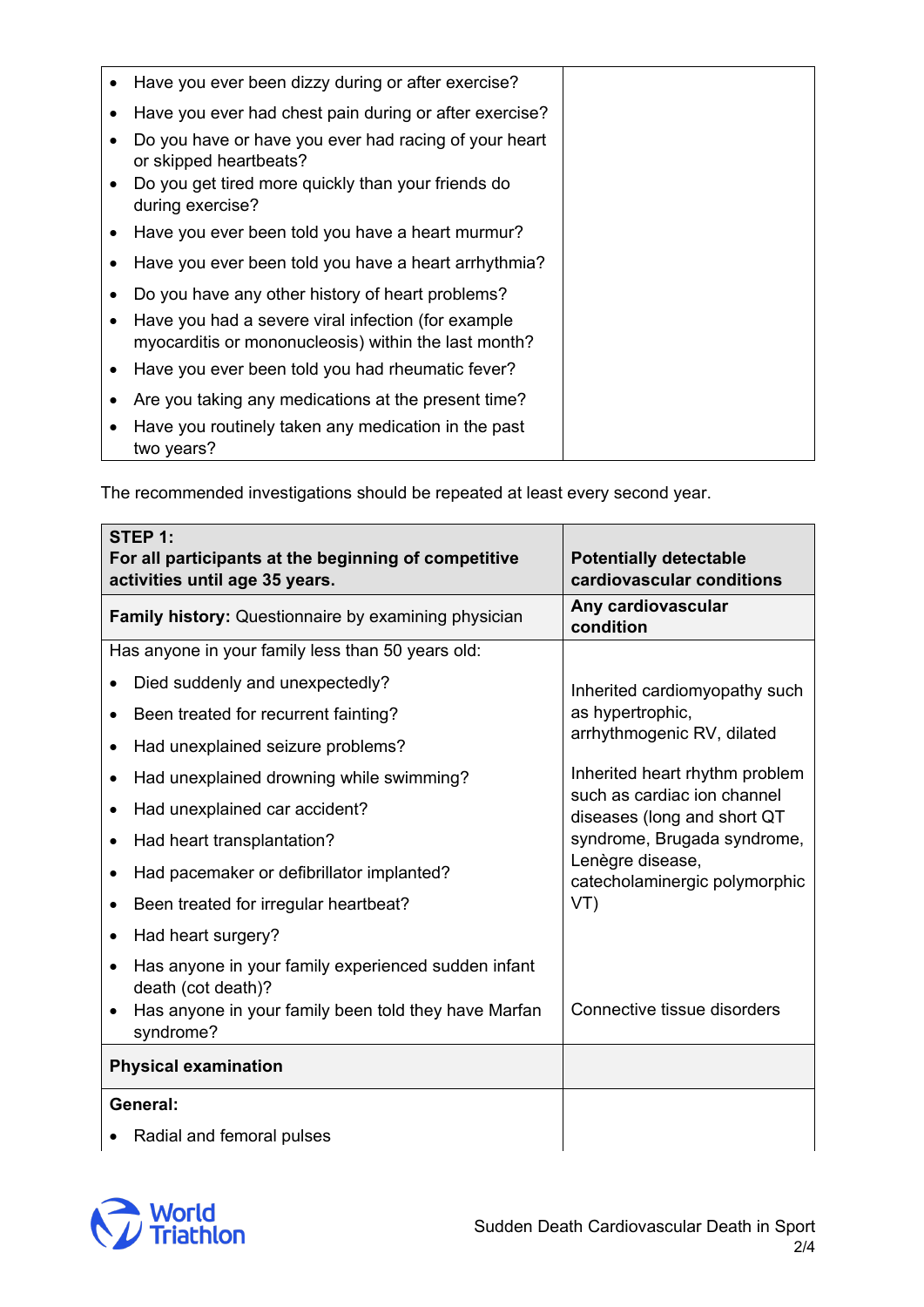| Marfan stigmata Cardiac auscultation:<br>$\bullet$ |                                                       |
|----------------------------------------------------|-------------------------------------------------------|
| <b>Cardiac auscultation:</b>                       |                                                       |
| Rate / rhythm<br>$\bullet$                         |                                                       |
| Murmur: systolic / diastolic<br>٠                  |                                                       |
| Systolic click                                     |                                                       |
| <b>Blood pressure</b>                              |                                                       |
| <b>Diagnostic tests</b>                            |                                                       |
| 12-lead rest ECG: (after the onset of puberty)     | Rhythm, conduction or<br>repolarization abnormalities |

The recommended investigations should be repeated at least every second year.

#### **STEP 2:**

Selected cases with positive personal history, family history of potentially inherited cardiac disease, or positive physical or ECG findings in Step 1 require further evaluation by an ageappropriate cardiac specialist to qualify the athlete for sport participation.

Further evaluation may include trans-thoracic echocardiography, maximal exercise testing, and 24-hour ECG monitoring. Additionally non-invasive screening of family members may provide valuable information about inherited cardiovascular disease.

Prior to the test, the athlete and, for minors, his/her legal representatives are entitled to receive the proper information on the nature and objectives of the test, and on the medical consequences in case of positive results, in particular the need for further investigation, as well as the preventive and therapeutic measures. The athlete and his/her legal representatives should also be informed on the financing of the test and the medical follow up.

Special care should be taken to protect the privacy of the athlete. The results should be transmitted solely to the athlete and his/her legal representatives.